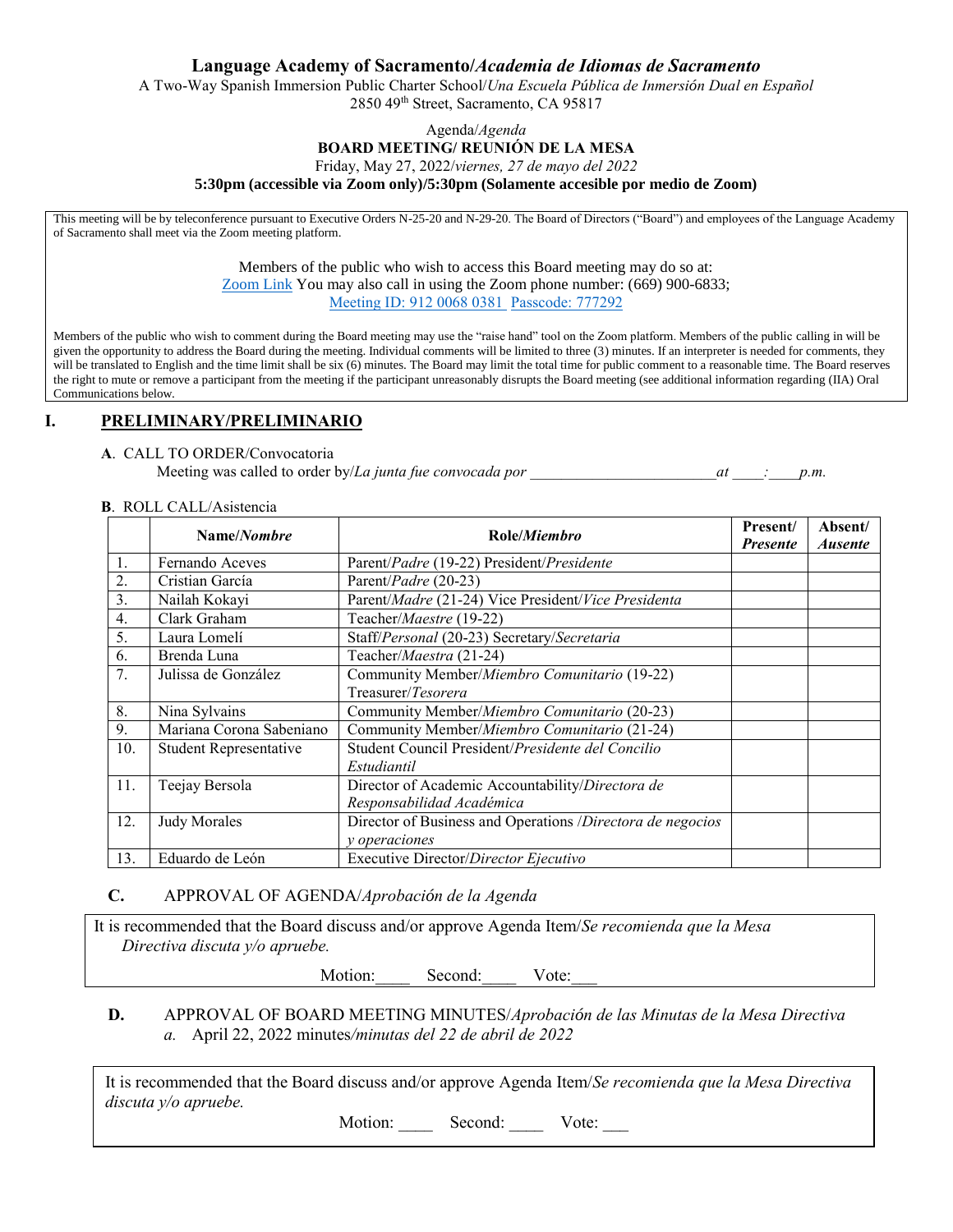## **E.** MISSION/*Misión*

The LAS mission is to create a learning community where students: utilize bilingualism and biliteracy (Spanish and English) to achieve academic excellence and apply skills in real-world situations and diverse settings; develop and exhibit positive self-esteem, pride, confidence and respect for themselves and others; demonstrate leadership skills in order to build bridges between communities and apply critical thinking skills to solve problems, promote social justice, and create change in society.

*La misión de LAS es crear una comunidad de aprendizaje donde los estudiantes: utilizan el bilingüismo y la alfabetización bilingüe (español e inglés) para alcanzar la excelencia académica y aplicar destrezas en situaciones del mundo real y en diversos entornos; desarrollan y exhiben una autoestima positiva, orgullo, confianza y respeto por sí mismos y otros; demuestran habilidades de liderazgo con el fin de establecer puentes entre comunidades y aplicar habilidades de pensamiento crítico para resolver problemas, fomentar la justicia social, y crear un cambio en la sociedad.*

# **II. COMMUNICATIONS NORMS/***NORMAS DE COMUNICACION*

- **A**. ORAL COMMUNICATIONS/*Comunicaciones Verbales:* Non-agenda items: no individual presentation shall be for more than three (3) minutes and the total time for this purpose shall not exceed fifteen (15) minutes. Board members will not respond to presentations and no action can be taken. However, the Board may give direction to staff following a presentation./*Temas no presentados en la agenda: Ningún individuo presentará por más de tres (3) minutos y el tiempo total para este segmento no pasará de quince (15) minutos. Los miembros de la Mesa Directiva no contestarán preguntas y ningún voto tomará acabo. Sin embargo, los Miembros de la Mesa Directiva pueden dar instrucciones al personal presentando los temas.*
	- **1.** Public Comments (maximum of three (3) minutes per speaker)/*Comentarios Públicos (máximo de 3 minutos por persona)*

# **III. INFORMATIONAL ITEMS/ARTICULOS DE INFORMACION**

- **1.** Parent Council/Association/*Concilio de padres/Asociación de padres* (5 min)
- **2.** Student Council/*Concilio estudiantíl* (5 min)

# IV. **ITEMS SCHEDULED FOR DISCUSSION AND/OR ACTION – ARTICULOS PROGRAMADOS PARA** *DISCUSIÓN Y/O ACCIÓN*

**A. Academics 101, Part IV–** Educational Program: Design, Academic Achievement and Accountability/*Programa educativo: diseño, logros académicos y contabilidad* – Bersola (30 min.)

i. Public Comments (maximum of three (3) minutes per speaker)/*Comentarios Públicos (máximo de 3 minutos por persona)* 

It is recommended that the Board discuss and/or approve Agenda Item/*Se recomienda que la Mesa Directiva discuta y/o apruebe.*

Motion: Second: Vote:

# **B. Local Control and Accountability Plan (LCAP) Draft & Public Hearing/***Borrador del plan de control local y rendición de cuentas (LCAP) y audiencia pública* **–** Bersola (30 min.)

i. Public Comments (maximum of three (3) minutes per speaker)/*Comentarios Públicos (máximo de 3 minutos por persona)* 

It is recommended that the Board discuss and/or approve Agenda Item/*Se recomienda que la Mesa Directiva discuta y/o apruebe.*

Motion: Second: Vote:

**C. Finance Committee: Monthly Financials, Preliminary Review 22-23 Budget/***Comité de Finanzas: Financieros mensuales, Reviso preliminar del presupuesto 22-23* – de González, Morales (20 min.)

It is recommended that the Board discuss and/or approve Agenda Item /*Se recomienda que la Mesa Directiva discuta y/o apruebe.*

Motion: Second: Vote: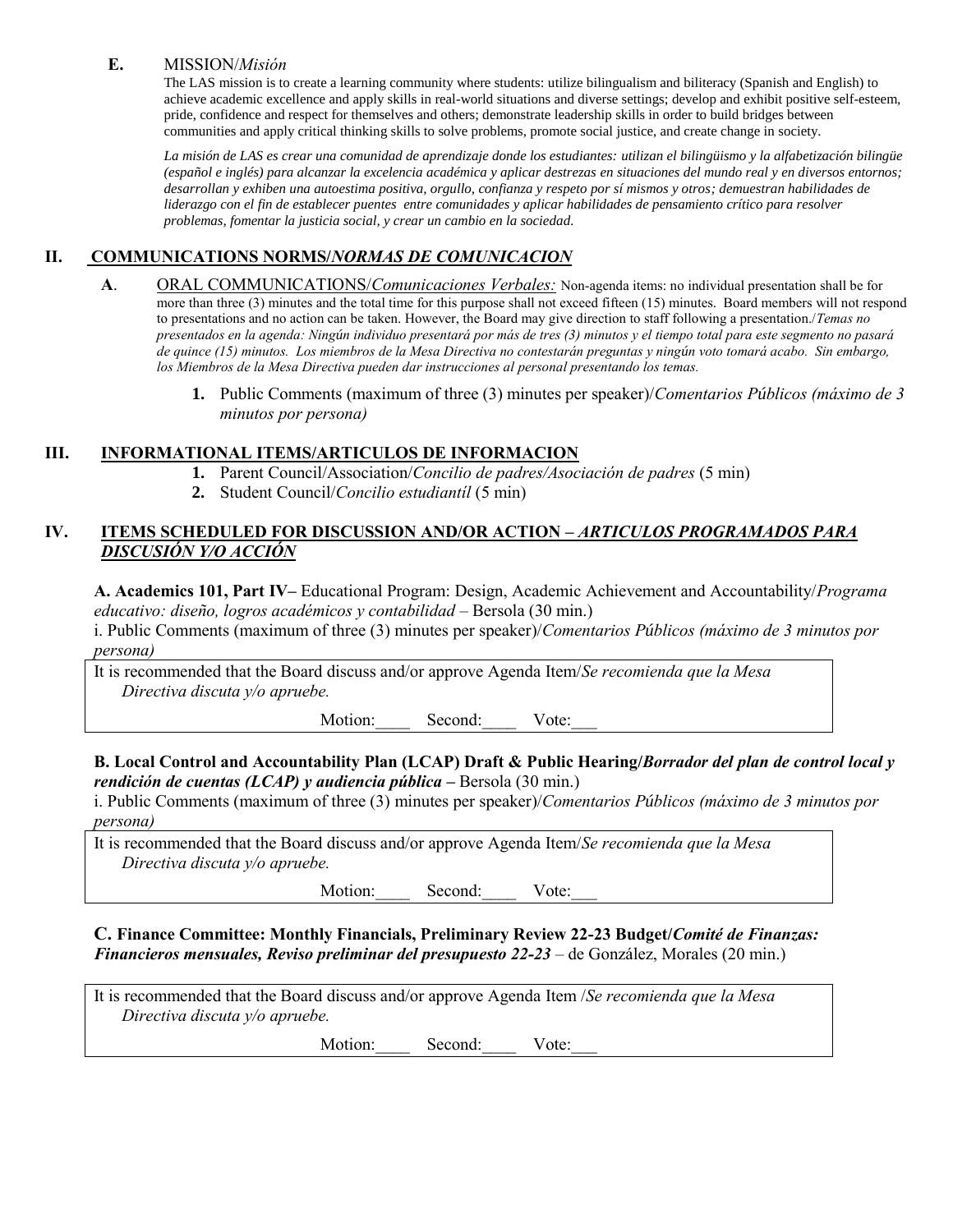**D. Bylaws/Policy Committee: 2022-2025 Governing Board Vacancies & Elections Timeline/***Comité de Estatutos/Pólizas: Vacantes en la Mesa Directiva 2022-2025 & línea Cronológica para elecciones* – Aceves, de León (5 min.)

It is recommended that the Board discuss and/or approve Agenda Item /*Se recomienda que la Mesa Directiva discuta y/o apruebe.*

Motion: Second: Vote:

**D. April Check Register/***Registro de la cuenta bancaria de abril –* School Leadership/*Liderazgo (5 min)*

i. Public Comments (maximum of three (3) minutes per speaker)/*Comentarios Públicos (máximo de 3 minutos por persona)* 

It is recommended that the Board discuss and/or approve Agenda Item /*Se recomienda que la Mesa Directiva discuta y/o apruebe.*

Motion: Second: Vote:

### **E. Resolution Authorizing Use of Remote Teleconferencing Provisions Pursuant to AB 361/** *Resolución que autoriza el uso de teleconferencias remotas de conformidad con AB 361 – Aceves, School Leadership (5 min.)*

i. Public Comments (maximum of three (3) minutes per speaker)/*Comentarios Públicos (máximo de 3 minutos por persona)* 

It is recommended that the Board discuss and/or approve Agenda Item/*Se recomienda que la Mesa Directiva discuta y/o apruebe.*

Motion: Second: Vote:

## **G. Executive Director Evaluation Process/***Proceso para la evaluación del director ejecutivo –* de González *(15 min)*

i. Public Comments (maximum of three (3) minutes per speaker)/*Comentarios Públicos (máximo de 3 minutos por persona)* 

It is recommended that the Board discuss and/or approve Agenda Item /*Se recomienda que la Mesa Directiva discuta y/o apruebe.* Motion: Second: Vote:

### **V. FUTURE MEETINGS/***Próxima Junta*

A.) Regular Meeting: Friday, June 24, 2022 at 5:30pm – viernes, 24 de junio de 2022 a las 5:30pm

### **VI. FUTURE AGENDA ITEMS/***Temas para agendas futuras*

- A.) LCAP Approval
- B.) 2022-2023 Budget Approval

### **VII. ADJOURNMENT/***Clausura*

The meeting was adjourned at  $\qquad \qquad$ :  $\qquad \qquad$  p.m.*/La junta terminó a las*  $\qquad \qquad$ : p.m.

Motion: \_\_\_\_\_\_\_\_\_\_ Second: \_\_\_\_\_\_\_\_\_ Vote: \_\_\_\_\_\_\_\_\_\_\_\_

*In compliance with the Americans with Disabilities Act (ADA) and upon request, the School may furnish reasonable auxiliary aids and services to qualified individuals with disabilities. Individuals who require appropriate alternative modifications of the agenda in order to participate in Board meetings are invited to contact the LAS office. En conformidad con la Acta de Americanos Incapacitados (ADA) y con el pedido formal, la escuela puede proveer servicios o la ayuda a individuos con incapacidades. Individuos que requieren servicios especiales para participar en la junta de la Mesa Directiva están invitados comunicarse con la directora para hacer arreglos.*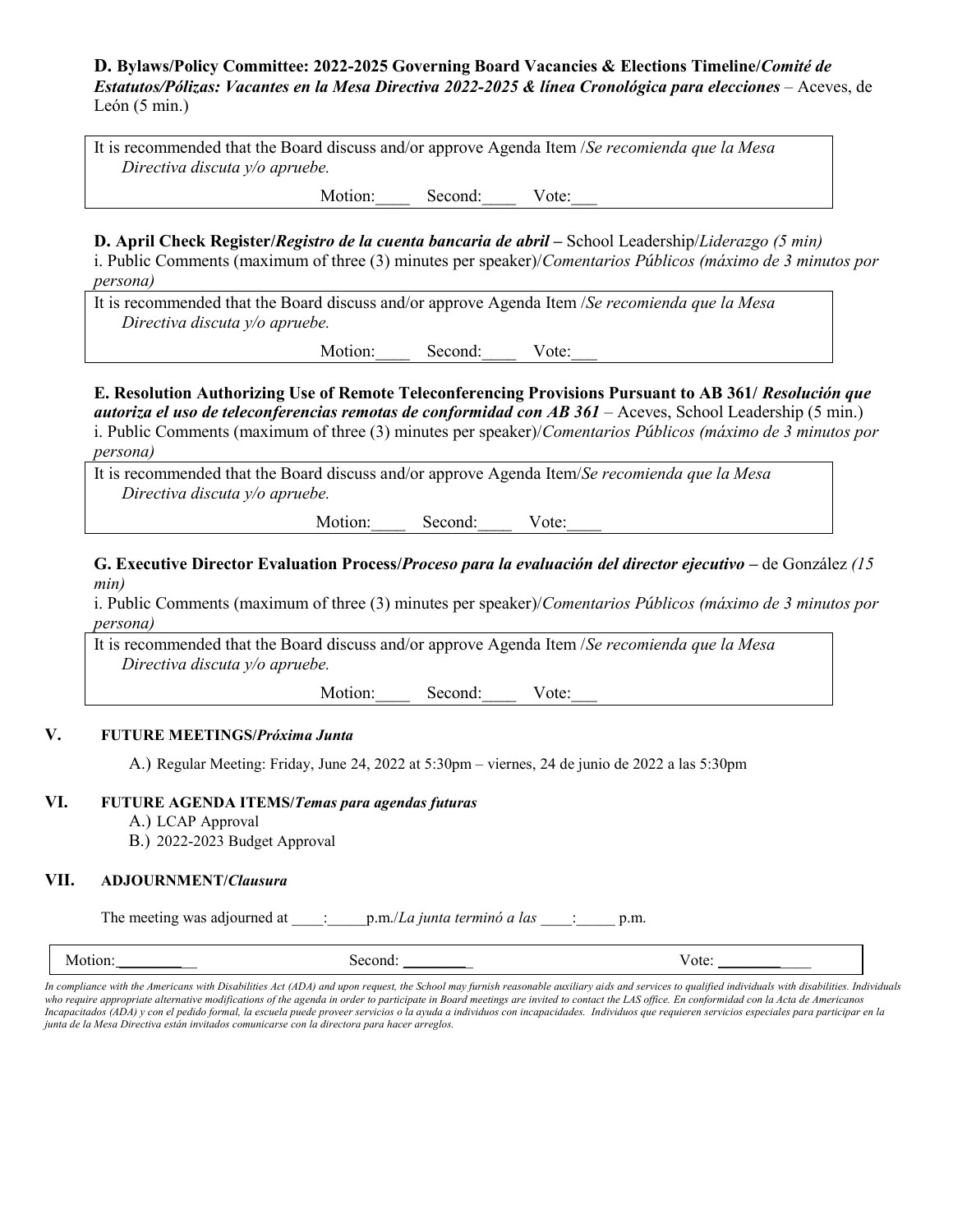

# **Language Academy of Sacramento/***Academia de Idiomas de Sacramento*

A Two-Way Spanish Immersion Public Charter School/*Una Escuela Pública de Inmersión Dual en Español* 2850 49th Street, Sacramento, CA 95817

### **Minutes/***Minutas* **BOARD MEETING/***REUNIÓN DE LA MESA DIRECTIVA* **Friday, April 22, 2022/** *viernes, 22 de abril del 2022* **5:30 pm through Zoom/ 5:30PM a través de Zoom**

| I. PRELIMINARY/PRELIMINARIO |                                                                                                                      |                                                                       |                                                                 |                            |                       |  |  |
|-----------------------------|----------------------------------------------------------------------------------------------------------------------|-----------------------------------------------------------------------|-----------------------------------------------------------------|----------------------------|-----------------------|--|--|
| I.A $\&$                    | Meeting was called to order by Cristian García at 5:36 PM. Roll call was taken./ La junta fue convocada por Cristian |                                                                       |                                                                 |                            |                       |  |  |
| $\bf{B}$                    |                                                                                                                      |                                                                       | García a las 5:36 PM. Se tomó lista.                            |                            |                       |  |  |
|                             | <b>Name/Nombre</b>                                                                                                   | Role/ Papel                                                           |                                                                 | <b>Present/Presente</b>    | <b>Absent/Ausente</b> |  |  |
|                             | 1. Fernando Aceves                                                                                                   | Parent/Padre (19-22) Vice President/Vice                              |                                                                 | X                          |                       |  |  |
|                             |                                                                                                                      | President                                                             |                                                                 |                            |                       |  |  |
|                             | 2. Cristian García                                                                                                   | Parent/Padre (20-23) Secretary/Secretario                             |                                                                 | X<br>$\mathbf X$           |                       |  |  |
|                             | 3. Nailah Kokayi                                                                                                     | Parent/Madre (21-24)                                                  |                                                                 |                            |                       |  |  |
|                             | 4. Clark Graham<br>5. Laura Lomelí                                                                                   | Teacher/Maestre (19-22)                                               |                                                                 |                            | X                     |  |  |
|                             | 6. Brenda Luna                                                                                                       | Staff/Personal (20-23)                                                |                                                                 | $\mathbf X$<br>$\mathbf X$ |                       |  |  |
|                             | 7. Julissa de González                                                                                               |                                                                       | Teacher/Maestra (21-24)<br>Community Member/Miembro Comunitario |                            |                       |  |  |
|                             |                                                                                                                      | (19-22) Treasurer/Tesorera                                            |                                                                 | $\mathbf X$                |                       |  |  |
|                             | 8. Nina Sylvains                                                                                                     | Community Member/Miembro Comunitario                                  |                                                                 |                            | $\mathbf X$           |  |  |
|                             |                                                                                                                      | $(20-23)$                                                             |                                                                 |                            |                       |  |  |
|                             | 9. Mariana Corona Sabeniano                                                                                          | Community Member/Miembro Comunitario                                  |                                                                 | X                          |                       |  |  |
|                             | $(21-24)$<br>10. Student Representative                                                                              |                                                                       |                                                                 | $\mathbf X$                |                       |  |  |
|                             |                                                                                                                      | Student Council President/Presidente del<br>Concilio Estudiantil      |                                                                 |                            |                       |  |  |
|                             | 11. Teejay Bersola                                                                                                   | Director of Academic                                                  |                                                                 | $\mathbf X$                |                       |  |  |
|                             |                                                                                                                      |                                                                       | Accountability/Directora de                                     |                            |                       |  |  |
|                             |                                                                                                                      | Responsabilidad Académica                                             |                                                                 |                            |                       |  |  |
|                             | 12. Judy Morales                                                                                                     | Director of Business and                                              |                                                                 | $\mathbf X$                |                       |  |  |
|                             |                                                                                                                      | Operations/Directora de Negocios y                                    |                                                                 |                            |                       |  |  |
|                             |                                                                                                                      | <b>Operaciones</b>                                                    |                                                                 |                            |                       |  |  |
|                             | 13. Eduardo de León                                                                                                  | Executive Director/Director Ejecutivo                                 |                                                                 | X                          |                       |  |  |
|                             | Agenda/Agenda                                                                                                        |                                                                       |                                                                 | <b>Action/Acción</b>       |                       |  |  |
| I.C                         | <b>Approval of Agenda</b>                                                                                            |                                                                       | A motion was made to approve the April 22, 2022 agenda          |                            |                       |  |  |
|                             | Aprobación de la Agenda                                                                                              |                                                                       | Se hizo una moción para aprobar la agenda del 22 de abril de    |                            |                       |  |  |
|                             |                                                                                                                      |                                                                       | 2022                                                            |                            |                       |  |  |
|                             |                                                                                                                      |                                                                       | 1 <sup>st</sup> Motion/1 <sup>a</sup> Moción: Cristian García   |                            |                       |  |  |
|                             |                                                                                                                      |                                                                       | 2 <sup>nd</sup> Motion/2 <sup>a</sup> Moción: Nailah Kokayi     |                            |                       |  |  |
|                             |                                                                                                                      |                                                                       | Absences/Ausencias: Nina Sylvains, Clark Graham, Fernando       |                            |                       |  |  |
|                             |                                                                                                                      |                                                                       | Aceves, Julissa de González                                     |                            |                       |  |  |
|                             |                                                                                                                      |                                                                       | Abstentions/Abstenciones: None/ninguna                          |                            |                       |  |  |
|                             |                                                                                                                      |                                                                       | The motion passed with five votes. / La moción pasó con         |                            |                       |  |  |
|                             |                                                                                                                      | cinco votos.                                                          |                                                                 |                            |                       |  |  |
| I.D.a.                      | <b>Approval of Board Meeting Minutes</b>                                                                             |                                                                       | A motion was made to approve the March 25, 2022 minutes         |                            |                       |  |  |
|                             | Aprobación de los minutos de la mesa directiva                                                                       |                                                                       | Se hizo una moción para aprobar las minutas del 25 de marzo     |                            |                       |  |  |
|                             |                                                                                                                      |                                                                       | de 2022                                                         |                            |                       |  |  |
|                             |                                                                                                                      |                                                                       |                                                                 |                            |                       |  |  |
|                             |                                                                                                                      |                                                                       | 1st Motion/1 <sup>a</sup> Moción: Mariana Corona Sabeniano      |                            |                       |  |  |
|                             |                                                                                                                      |                                                                       | 2 <sup>nd</sup> Motion/2 <sup>a</sup> Moción: Laura Lomelí      |                            |                       |  |  |
|                             |                                                                                                                      |                                                                       | Absences/Ausencias: Nina Sylvains, Clark Graham, Fernando       |                            |                       |  |  |
|                             |                                                                                                                      | Aceves, Julissa de González<br>Abstentions/Abstenciones: None/ninguna |                                                                 |                            |                       |  |  |
|                             |                                                                                                                      | The motion passed with five votes. / La moción pasó con               |                                                                 |                            |                       |  |  |
|                             |                                                                                                                      |                                                                       | cinco votos.                                                    |                            |                       |  |  |
|                             |                                                                                                                      |                                                                       |                                                                 |                            |                       |  |  |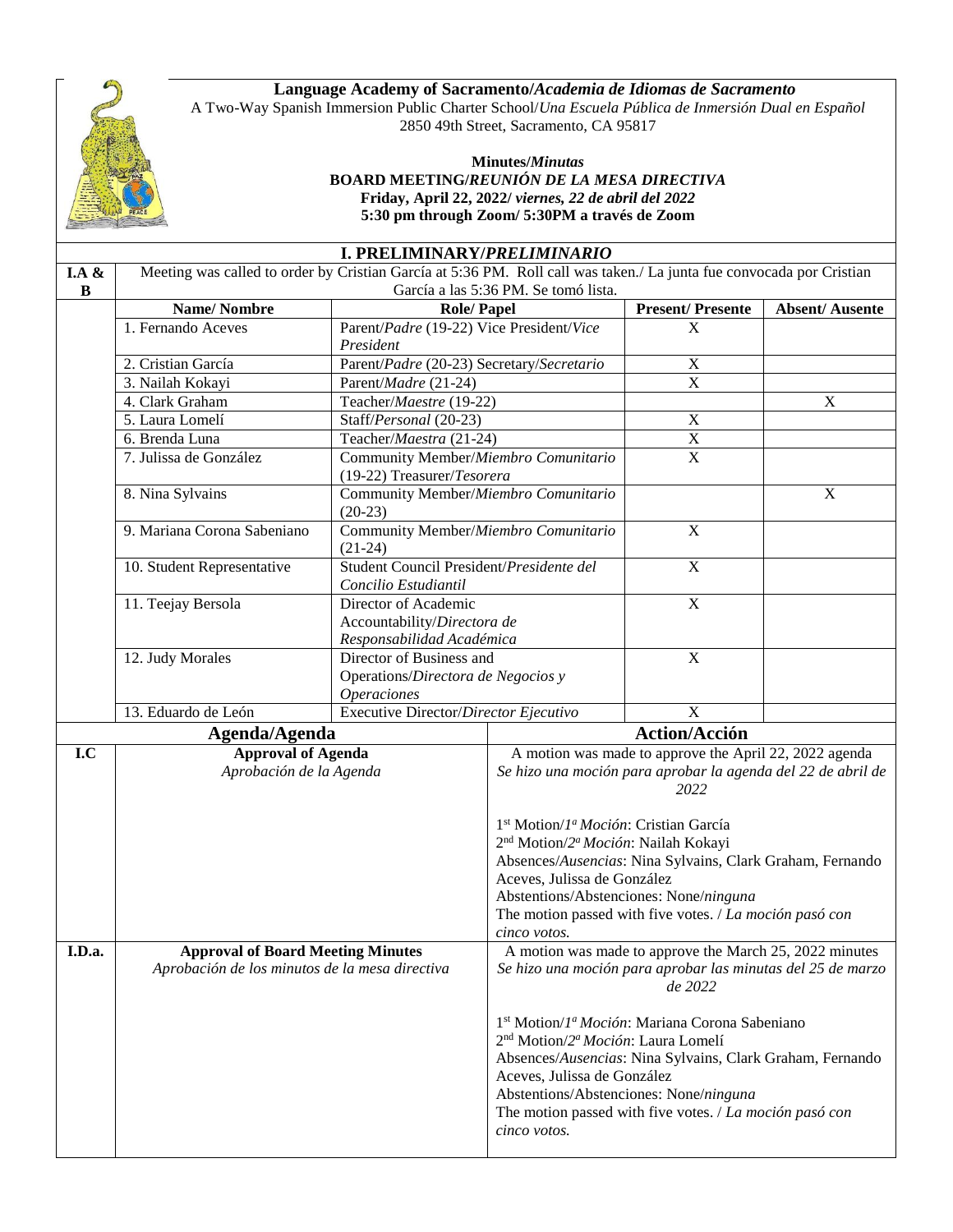| I.E                                                                                                 | <b>Mission</b><br>Misión                                                                                 | The mission was read aloud. / La misión fue leída en voz alta.           |  |  |  |  |  |
|-----------------------------------------------------------------------------------------------------|----------------------------------------------------------------------------------------------------------|--------------------------------------------------------------------------|--|--|--|--|--|
|                                                                                                     | II. COMMUNICATIONS NORMS/NORMAS DE COMUNICACIÓN                                                          |                                                                          |  |  |  |  |  |
| II.A.                                                                                               | <b>Public Comments</b>                                                                                   | Eduardo de León made a public comment regarding the recent               |  |  |  |  |  |
|                                                                                                     | Comentarios Públicos                                                                                     | LAS Enrollment Lottery and enrollment for the 2022-2023                  |  |  |  |  |  |
|                                                                                                     |                                                                                                          | school year. Laura Lomelí, Nailah Kokayi and Cristian García             |  |  |  |  |  |
|                                                                                                     |                                                                                                          | commented on the same topic.                                             |  |  |  |  |  |
|                                                                                                     |                                                                                                          | Eduardo de León hizo un comentario público sobre el sorteo               |  |  |  |  |  |
|                                                                                                     |                                                                                                          | de inscripciones de LAS que se llevó a cabo y las                        |  |  |  |  |  |
|                                                                                                     |                                                                                                          | inscripciones para el año escolar 2022-2023. Laura Lomelí,               |  |  |  |  |  |
|                                                                                                     |                                                                                                          | Nailah Kokayi y Cristian Garcia comentaron sobre el mimso                |  |  |  |  |  |
|                                                                                                     |                                                                                                          | tema.                                                                    |  |  |  |  |  |
|                                                                                                     | III. INFORMATIONAL ITEMS/ARTICULOS DE INFORMACION                                                        |                                                                          |  |  |  |  |  |
|                                                                                                     |                                                                                                          |                                                                          |  |  |  |  |  |
|                                                                                                     |                                                                                                          |                                                                          |  |  |  |  |  |
| III.1.                                                                                              | <b>Parent Council/Association/Concilio de</b>                                                            | Brenda Luna shared the report.                                           |  |  |  |  |  |
|                                                                                                     | padres/asociación de padres -                                                                            | Brenda Luna compartió el reporte.                                        |  |  |  |  |  |
|                                                                                                     | Representative/representante                                                                             |                                                                          |  |  |  |  |  |
|                                                                                                     | <b>Public Comments</b>                                                                                   | None/Ninguno                                                             |  |  |  |  |  |
|                                                                                                     | Comentarios Públicos                                                                                     |                                                                          |  |  |  |  |  |
| IV. ITEMS SCHEDULED FOR DISCUSSION AND/OR ACTION<br>ARTÍCULOS PROGRAMADOS PARA DISCUSIÓN Y/O ACCIÓN |                                                                                                          |                                                                          |  |  |  |  |  |
| IV.A.                                                                                               | <b>Academics 101, Part III-Educational Program:</b>                                                      | Teejay Bersola shared information with the board.                        |  |  |  |  |  |
|                                                                                                     | Design, Academic Achievement and                                                                         | Additionally, LAS Literacy Coaches, Cynthia Suárez and                   |  |  |  |  |  |
|                                                                                                     | Accountability/Programa educativo, Parte III: diseño,                                                    | Gemma Jáuregui, shared a presentation about supports that                |  |  |  |  |  |
|                                                                                                     | logros académicos y contabilidad - School                                                                | have been implemented in areas of literacy.                              |  |  |  |  |  |
|                                                                                                     | Leadership/Liderazgo escolar                                                                             | Teejay Bersola compartió información con la mesa directiva.              |  |  |  |  |  |
|                                                                                                     |                                                                                                          | Adicionalmente, capacitadoras de alfabetización, Cynthia                 |  |  |  |  |  |
|                                                                                                     |                                                                                                          | Suárez y Gemma Jáuregui, compartieron una presentación                   |  |  |  |  |  |
|                                                                                                     |                                                                                                          | sobre apoyos que se han implementado en el área de                       |  |  |  |  |  |
|                                                                                                     |                                                                                                          | alfabetismo.                                                             |  |  |  |  |  |
|                                                                                                     | <b>Public Comments</b>                                                                                   | None/Ninguno                                                             |  |  |  |  |  |
| IV.B.                                                                                               | Comentarios Públicos                                                                                     |                                                                          |  |  |  |  |  |
|                                                                                                     | <b>Parent Involvement Policy and School Parent</b><br>Compact Annual Review/Revisión annual de la póliza | Teejay Bersola shared information about the policy and                   |  |  |  |  |  |
|                                                                                                     | de participación de padres y Acuerdo de padres                                                           | compact.<br>Teejay Bersola compartió información sobre la póliza y       |  |  |  |  |  |
|                                                                                                     | -Bersola/Luna                                                                                            | acuerdo.                                                                 |  |  |  |  |  |
|                                                                                                     |                                                                                                          |                                                                          |  |  |  |  |  |
|                                                                                                     |                                                                                                          | A motion was made to approve the Parent Involvement Policy               |  |  |  |  |  |
|                                                                                                     |                                                                                                          | and School Parent Compact.                                               |  |  |  |  |  |
|                                                                                                     |                                                                                                          | Se hizo una moción para aprobar la póliza de participación               |  |  |  |  |  |
|                                                                                                     |                                                                                                          | de padres y Acuerdo de padres.                                           |  |  |  |  |  |
|                                                                                                     |                                                                                                          |                                                                          |  |  |  |  |  |
|                                                                                                     |                                                                                                          | $1st Motion/1a Moción: Cristian García$                                  |  |  |  |  |  |
|                                                                                                     |                                                                                                          | 2 <sup>nd</sup> Motion/2 <sup>a</sup> Moción: Nailah Kokayi              |  |  |  |  |  |
|                                                                                                     |                                                                                                          | Absences/Ausencias: Nina Sylvains, Clark Graham                          |  |  |  |  |  |
|                                                                                                     |                                                                                                          | Abstentions/Abstenciones: None/ninguna                                   |  |  |  |  |  |
|                                                                                                     |                                                                                                          | The motion passed with seven votes. / La moción pasó con<br>siete votos. |  |  |  |  |  |
|                                                                                                     | <b>Public Comments</b>                                                                                   | None/Ninguno                                                             |  |  |  |  |  |
|                                                                                                     | Comentarios Públicos                                                                                     |                                                                          |  |  |  |  |  |
| IV.C.                                                                                               | COVID-19 at LAS Update/ Actualización de COVID-                                                          | Eduardo de León shared information with the board.                       |  |  |  |  |  |
|                                                                                                     | 19 en LAS - School Leadership/Liderazgo escolar                                                          | Eduardo de León compartió información con la mesa                        |  |  |  |  |  |
|                                                                                                     |                                                                                                          | directiva.                                                               |  |  |  |  |  |
|                                                                                                     | <b>Public Comments</b>                                                                                   | None/Ninguno                                                             |  |  |  |  |  |
|                                                                                                     | Comentarios Públicos                                                                                     |                                                                          |  |  |  |  |  |
| IV.D.                                                                                               | March Check Register/ Registro de la cuenta bancaria<br>de marzo - School Leadership                     | The March check register was shared with the board.                      |  |  |  |  |  |
|                                                                                                     |                                                                                                          | Se compartió el registro bancario de marzo con la mesa<br>directiva.     |  |  |  |  |  |
|                                                                                                     |                                                                                                          |                                                                          |  |  |  |  |  |